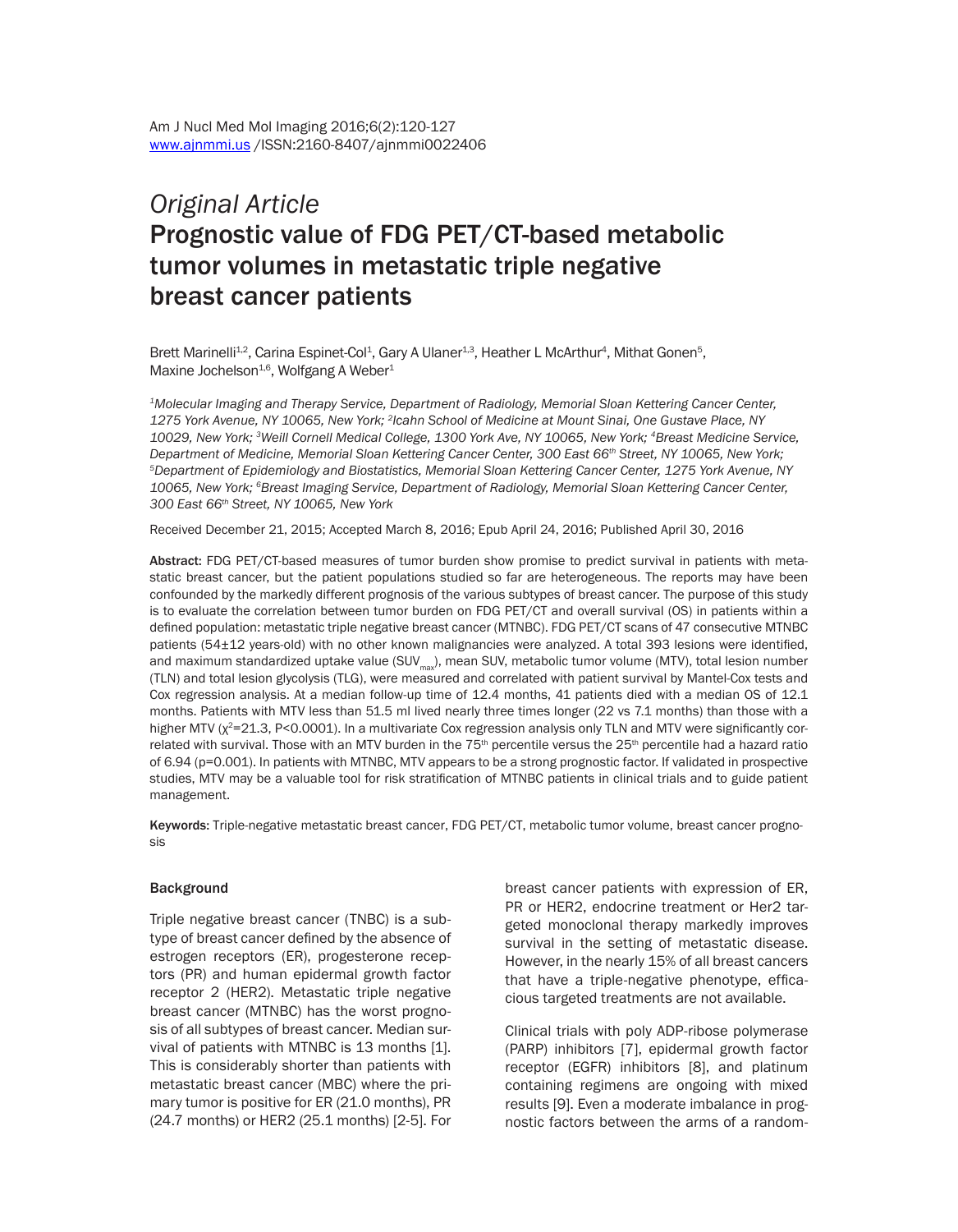ized study may affect treatment efficacy. Few predictors of survival or treatment response within the triple-negative phenotype exist, limiting means to stratify patients beyond TNM stage [6].

Intuitively, a quantitative measurement of total tumor burden should differentiate disease severity among breast cancer patients of the same stage and molecular phenotype. FDG PET/CT has been recognized to have an everexpanding role in guiding the clinical management of breast cancer [10, 11]. FDG PET/CT has quantitative capabilities, however, in most studies FDG PET scans are interpreted in a qualitative way and the quantitative information of the PET scans is not fully utilized.

Various quantitative measures are easily derived clinically from whole body FDG PET/CT scans. The most common is the standard uptake value (SUV), used in practice as either the mean (SUV $_{\text{mean}}$ ) or maximum (SUV $_{\text{max}}$ ) metabolic signal from a given tumor lesion. Another parameter is metabolic tumor volume (MTV), calculated by determining all voxels that show FDG uptake above a certain percentage of  $SUV_{\text{max}}$ . MTV can be multiplied with the mean or maximum SUV from that lesion and results in a parameter called total lesion glycolysis (TLG) [12].

Studies of breast [13], multiple myeloma [14], lung [15, 16], pharyngeal [17], esophageal [18] and gastrointestinal cancers [19] have shown that MTV or TLG are significantly correlated with survival and that their prognostic value is often higher than SUV measurements. Two studies have shown this prospectively, suggesting MTV and/or TLG may have utility as stratification tools in assessing treatment efficacy [19, 20]. For example, *Song et al.* demonstrated that an MTV cut-off value of 160 ml was significantly predictive of survival in patients with gastrointestinal B-cell lymphoma. Post-hoc analysis further showed those with MTVs above the cut-off had significantly different responses to treatment with chemotherapy alone versus chemotherapy with surgery [19].

For studies assessing treatment efficacy in MTNBC, a reliable prognostic tool that enables more finely tuned patient stratification would be extremely valuable [21]. Thus, we investigated whether quantitative FDG PET/CT derived parameters of tumor burden are correlated with survival of MTNBC patients.

# **Methods**

# *Patient selection*

This was an IRB approved HIPAA compliant retrospective study. Patients were selected using Darwin, an electronic medical records filtering database at MSKCC, that searched and compiled a list of patients with a metastatic breast cancer diagnosis, triple negative pathology findings, and who underwent a FDG PET/CT from 2001-2012. Patients with synchronous, invasive non-breast tumors or no evidence of metastasis on FDG PET/CT were excluded. No restrictions were made regarding the number of prior palliative therapies. Of 47 patients meeting this criteria 18 received therapy prior to PET/CT, four in the past month. In 31 patients initial MTNBC diagnosis was made within two months of FDG PET/CT. Thirteen patients had had a previous diagnosis of breast cancer before their metastatic diagnosis. The basis of referral for FDG PET/CT was not recorded.

# *FDG PET/CT*

Before injection of radiotracer patients were fasted for at least six hours. If plasma glucose levels were <200 mg/dl, patients were injected with 444-555 MBq of IV radiotracer. After injection patients were rested for 60-90 minutes before image acquisition. FDG PET/CT scans were performed on various systems (*GE Discovery Series, Siemens Biograph Series)* but patient preparation and image acquisition followed a standardized protocol*.* Using an IEC image quality phantom the medical physics group have made efforts to ensure iterative reconstruction parameters are comparable, minimizing SUV differences between scanners, generally within 10%. All patients followed the protocol described above. Measured lesions were those corroborated by the radiologist's report and included only primary tumors and lesions that had the typical characteristics of metastatic disease on FDG PET/CT. Lesion MTV was defined as the region enclosed by a 42% isocontour around the maximum PET voxel of a lesion using PET VCAR software (Advanced Workstation 4.4, GE Medical Systems, Milwaukee, WI). This method of calculating MTV has been well described by others [14,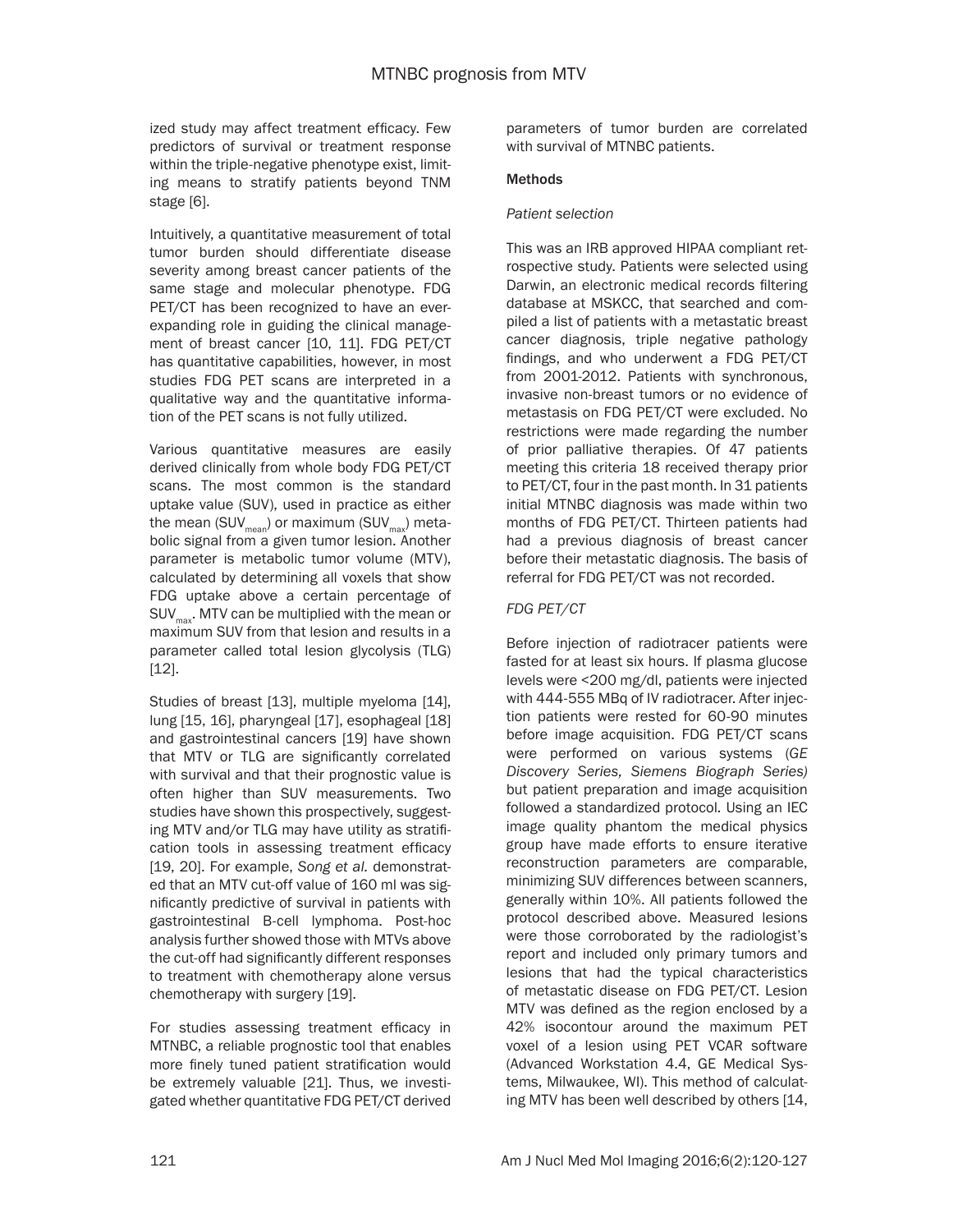

Figure 1. Measurement of Metabolic Tumor Volume. Representative PET MIP of two patients at time of FDG PET/CT: (A) Low tumor burden: MTV of 36.0 ml, with survival of 669 days; (B) Medium burden: MTV of 58.3 ml and survival of 393 days; and (C) high tumor burden: MTV of 137.0 ml with survival of 16 days.

|                                                   | Value <sup>a</sup> |  |  |
|---------------------------------------------------|--------------------|--|--|
| Age                                               | $53 + 14$          |  |  |
| <b>SUV</b><br>max                                 | $14.4 \pm 10.0$    |  |  |
| <b>SUV</b><br>mean                                | $6.6 + 4.8$        |  |  |
| <b>TLG</b>                                        | 292.5 [81.4-800]   |  |  |
| <b>MTV</b>                                        | 51.5 [27.0-123]    |  |  |
| <b>TLN</b>                                        | $7.9 + 6.4$        |  |  |
| Time from Diagnosis to PET-CT                     | 40 [10-144]        |  |  |
| algung are presented as the means Letanderd devia |                    |  |  |

Table 1. FDG PET/CT Measurement Summary

a Values are presented as the means ± standard deviation or median [interquartile range].

22, 23]. Patient MTV represents the sum of every individual lesion MTV. Occasional adjustments of the 42% threshold were performed if the volume extended beyond the lesion as seen on CT  $[12]$ . Patient SUV<sub>mean</sub> and TLGs constituted the average and sum, respectively, of all  $lesion$  SUV $_{mean}$  and lesion TLG measures. Patient SUV $_{\text{max}}$  was reported as the highest lesion  $\text{SUV}_{\text{max}}$ , and TLN was defined as the total number of malignant lesions per patient (Figure 1).

Visualization of bone and bone marrow metastases is one of the major strengths of FDG PET/ CT in staging of breast cancer patients and were identified in half of all study subjects [24]. Also, alkaline phosphatase has been reported as prognostic of survival in patients with MTNBC [1]. Therefore, we performed the same multivariate analysis excluding bone lesions to assess if our approach may have been influenced by the unique ability of FDG PET/CT to detect such lesions. Measurements were also grouped separately for seven patients with only lymph node metastases to assess if metastatic site might influence the prognostic strength of these measures. There were no patients with only bone or only liver lesions from whom we could perform a similar grouping.

## *Statistical analysis*

Overall survival (OS) was determined by chart review and defined as the time from FDG PET/ CT to death or last recorded encounter. Prism GraphPad 6 (GraphPad Software, LaJolla, CA) was used for graphical representation of measurements and univariate Cox-Mantel survival analysis statistics. Cox regression analysis was performed using IBM SPSS 20 (IBM Corporation, Armonk, NY). Distributions of continuous values were assessed for normality with a onesample Kolmogorov-Smirnov Test (Table 1).

Age,  $SUV_{max}$ ,  $SUV_{mean}$ , TLG, MTV, and TLN were analyzed for their correlation with survival. To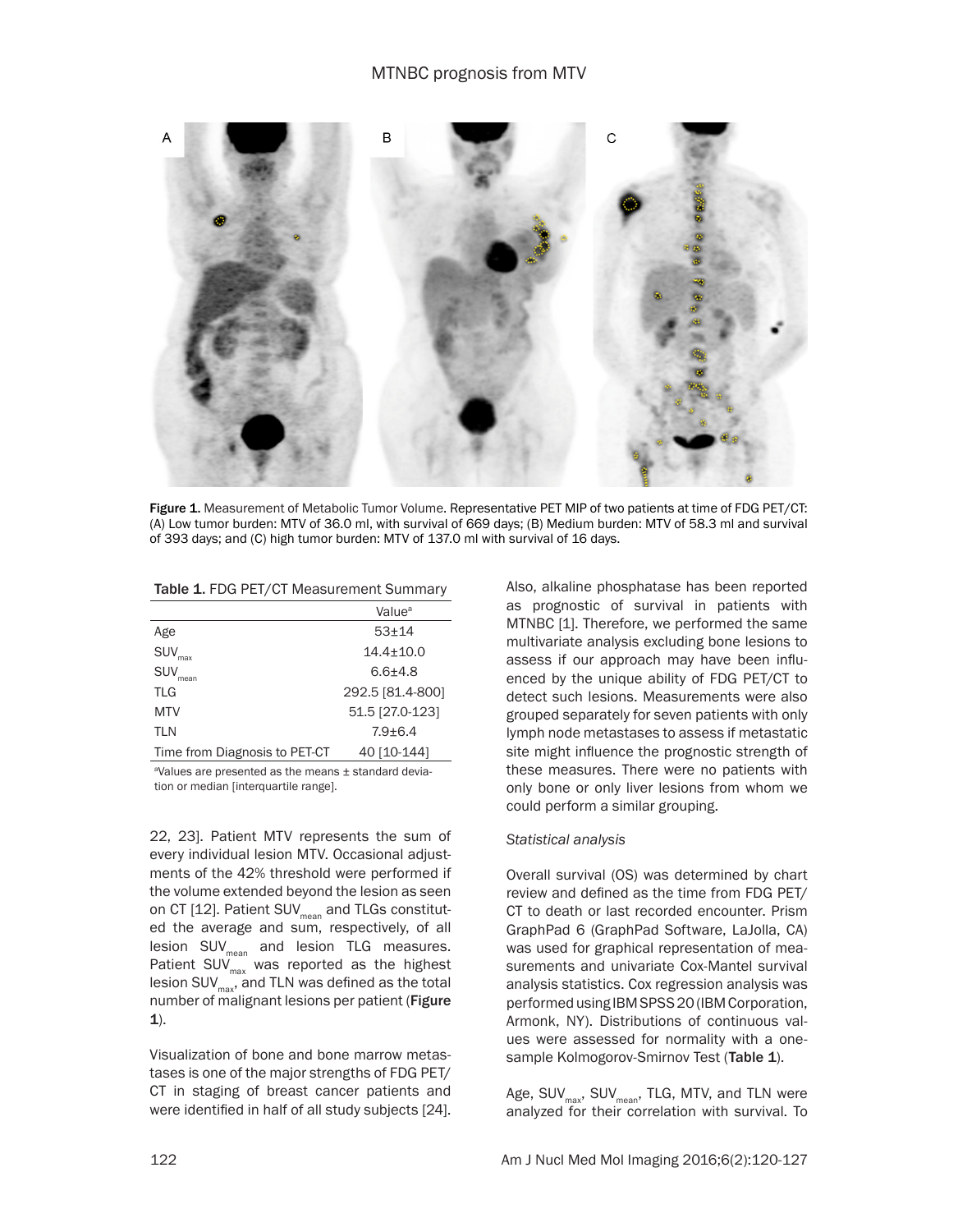

Figure 2. Univariate Analysis of FDG PET/CT Measurements. Mantel-Cox survival analysis for three measurements demonstrated significant differences (all p<0.001) when grouped by relationship to the median value. Metabolic tumor volume (MTV) (A) had the largest difference ( $X^2$ =24.0) between groups based on a median of 51.5 mL. Total lesion number (TLN) (B) ( $X^2=15.6$ ) with a median value 7, and total lesion glycolysis (TLG) (C) ( $X^2=15.6$ ) with a median value of 292.5 grams also demonstrated significant differences in survival. SUV max (D) ( $X^2$ =1.9, p=0.167) with a median of 12.5 grams per milliliter did not show a significant difference in survival.

distinguish between instances of early diagnosis versus slowly evolving disease the time from diagnosis to FDG PET/CT was also included. All measurements first underwent univariate analysis as continuous variables as well as their dichotomized versions using median-split. Those found to be significant were entered into a multivariate Cox Regression model using Backward Wald selection. Finally, to better illustrate clinical relevance a Cox model was refit with MTV dichotomized to compare patients with tumor burden of the 75<sup>th</sup> percentile to those of the  $25<sup>th</sup>$  percentile. As patient data was collected over the span of twelve years, and management of MTNBC patients has changed notably in this time, analysis was repeated using the same median value cut-off excluding the six oldest patients, reducing the time range of patient data to eight years.

#### **Results**

Forty-seven patients with metastatic triple negative breast cancer met the inclusion criteria. The average age was 55 (SD, 12.4) years-old. Of those included, 26% of patients had undergone prior curative intent surgery, 26% had received adjuvant or neoadjuvant chemotherapy and 9% adjuvant radiotherapy. A majority of patients (59%) had not received breast cancer specific treatment prior FDG PET/CT and there was no significant difference in survival between these patients and those who did. There was also no difference in survival between those with a prior breast cancer diagnosis (13) and those without (34) a prior diagnosis. A total of 393 lesions were measured and their location noted. Manual adjustments of the MTV were only required for 12 of these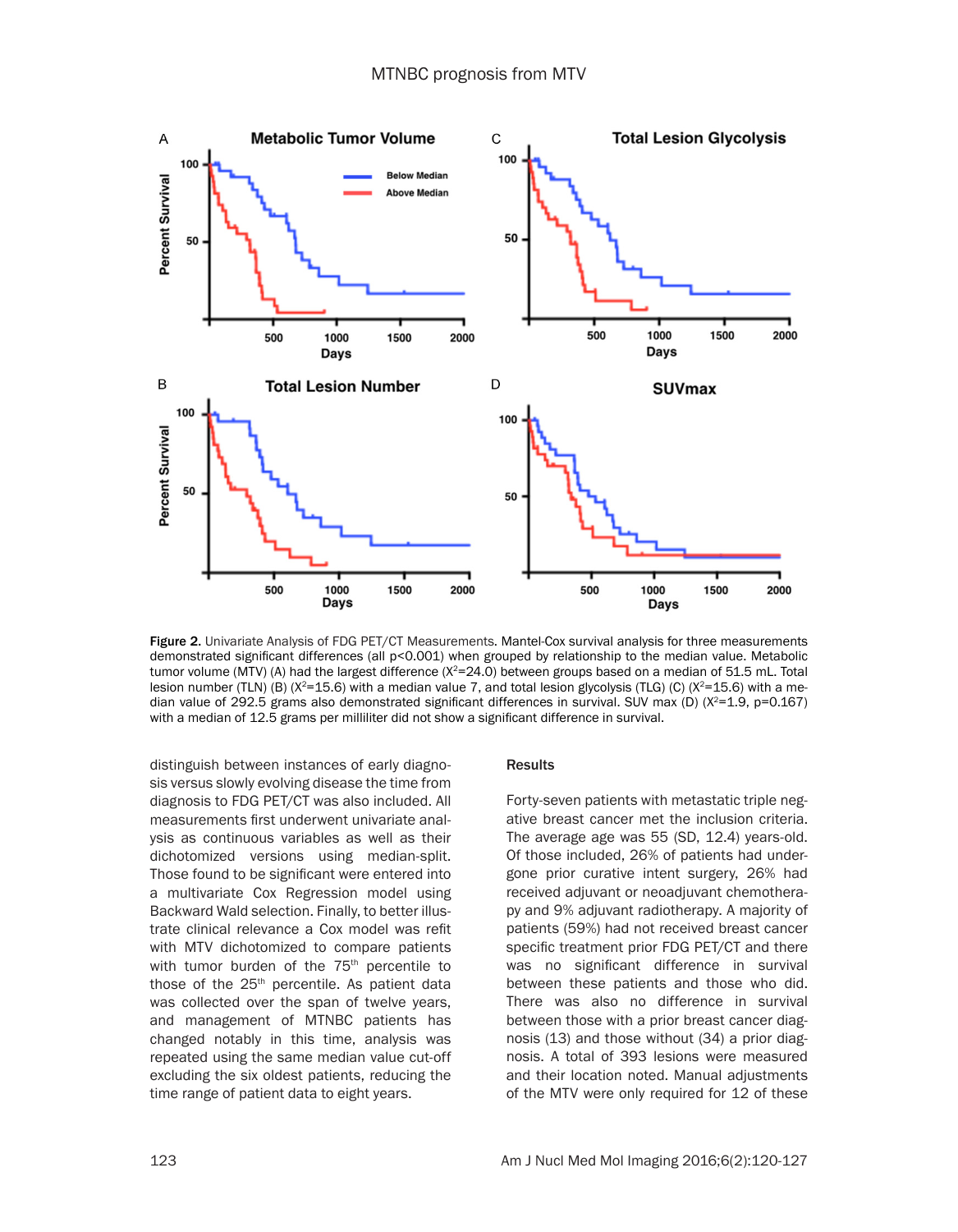| <b>Measurements for Predicting Survival</b> |      |               |            |  |
|---------------------------------------------|------|---------------|------------|--|
|                                             | HR   | 95% CI        | b          |  |
| <b>TLG</b> <sup>a</sup>                     | 0.70 | $0.23 - 2.15$ | 0.536      |  |
| <b>MTV</b>                                  | 3.66 | 1.73-7.72     | $0.001*$   |  |
| <b>TLN</b>                                  | 3.28 | 1.57-6.84     | $0.002*$   |  |
| <b>MTVWoBL</b>                              | 3.74 | 1.79-7.86     | $< 0.001*$ |  |
| <b>TLNWoBL</b>                              | 2.13 | 1.04-4.34     | $0.038*$   |  |

| <b>Table 2. Multivariate Analysis of FDG PET/CT</b> |
|-----------------------------------------------------|
| <b>Measurements for Predicting Survival</b>         |

a TLG dropped from Backward Wald Selection after first of two steps. \*Denotes statistically significant hazard ratio.

lesions. In seventy-nine percent of patients (37) both primary and metastatic lesions were identifiable on FDG PET/CT.

SUV<sub>max</sub>, SUV<sub>mean</sub>, TLG, MTV, TLN and time from diagnosis to PET-CT values are reported in Table 1. Univariate Cox regression of measures as continuous variables demonstrated a significant correlation with survival only for MTV, TLG, and TLN. Mantel-Cox survival analysis demonstrated significant differences in OS for patient measures of MTV, TLN, and TLG when compared about their respective medians (Figure 2A-C). For example, median survival of patients with a MTV below the median was 3-times longer than for patients with a MTV above the median (Figure 2A). Both SUV<sub>mean</sub> and SUV<sub>max</sub> (Figure 2D) were not significantly correlated with survival. In patients with only lymph node metastases the median MTV was 47.0 mL compared to 52.4 mL in the remaining subjects. Median TLN was eight and seven, respectively, between these same two groups. Survival was also comparable with a median survival of 322 in the lymph node only group versus 386 days in all other patients.

Measures found to be significant on univariate analysis were tested in a multivariate Cox regression and only MTV and TLN connoted a significant ability to predict survival with the following hazard ratios (HRs): MTV (HR: 3.66, CI: 1.73-7.72, p=0.001) and TLN (HR: 3.28, CI: 1.24-13.23, p=0.002) (Table 2). These measures were also analyzed as continuous variables and, again, only MTV and TLN were significant: MTV per 100 ml (HR: 2.44, CI: 1.54-3.82, p=0.001) and TLN per lesion (HR: 1.11, CI: 1.03-1.19, p=0.004). As a dichotomous value representing the  $25<sup>th</sup>$  (27.0 mL) and 75th percentiles (121.3 mL) of tumor burden MTV demonstrated a hazard ratio of 6.94 (CI: 2.15-22.39, p=0.001).

To address if FDG PET/CT's ability to identify bone lesions influenced our findings analysis was performed without bone lesions. This revealed only a small change in MTV (HR: 3.74, CI: 1.79-7.86, p=0.021) and moderate change in TLN (HR: 2.13, CI: 1.04-4.34, p=0.038) to predict survival. With some patient records extending back nearly twelve years analysis was performed excluding the six oldest records as management of MTNBC may have changed. This smaller cohort, representing records compiled across just eight years (2005-2012), still demonstrated significant correlations between survival and both MTV (HR: 3.90, CI: 1.91-8.12, p=0.001) and TLN (HR: 3.63, CI: 2.04-6.64, p=0.001).

## **Discussion**

In our patient population tumor burden as assessed quantitatively by MTV and TLN on FDG PET/CT was a strong predictor of survival. The median OS for the whole group of patients included was 12.1 months, which is in line with previous studies of MTNBC [1]. Yet, OS was only 7 months with a MTV above the median whereas it was more than 20 months for patients with an MTV below the median. Thus, survival of triple negative breast cancer patients with a low metastatic volume was comparable to the survival of patients with estrogen receptor positive tumors.

Measures of breast cancer tumor burden from FDG PET/CT have been studied before and MTV has been shown to be able to predict post-surgery disease-free survival, and OS in early stage disease [24, 25]. In MBC patients of all phenotypes, *Ulaner et al*. [13] demonstrated MTV and TLG have prognostic strength when stratified by site of metastasis. However, intensity of FDG uptake is correlated with molecular subtype [26] and the molecular subtype is strongly correlated with prognosis. Therefore, studies of the prognostic value of MTV and SUV<sub>max</sub> in mixed breast cancer populations can easily be confounded by the distribution of molecular phenotypes in the study population. Specifically, high  $SUV_{max}$  and high MTV may closely correlate with a more aggressive molecular phenotype and therefore not provide independent prognostic information. In order to confirm the prognostic value of measurements of tumor burden on FDG PET/CT we therefore studied a well-defined patient group of MTNBC patients.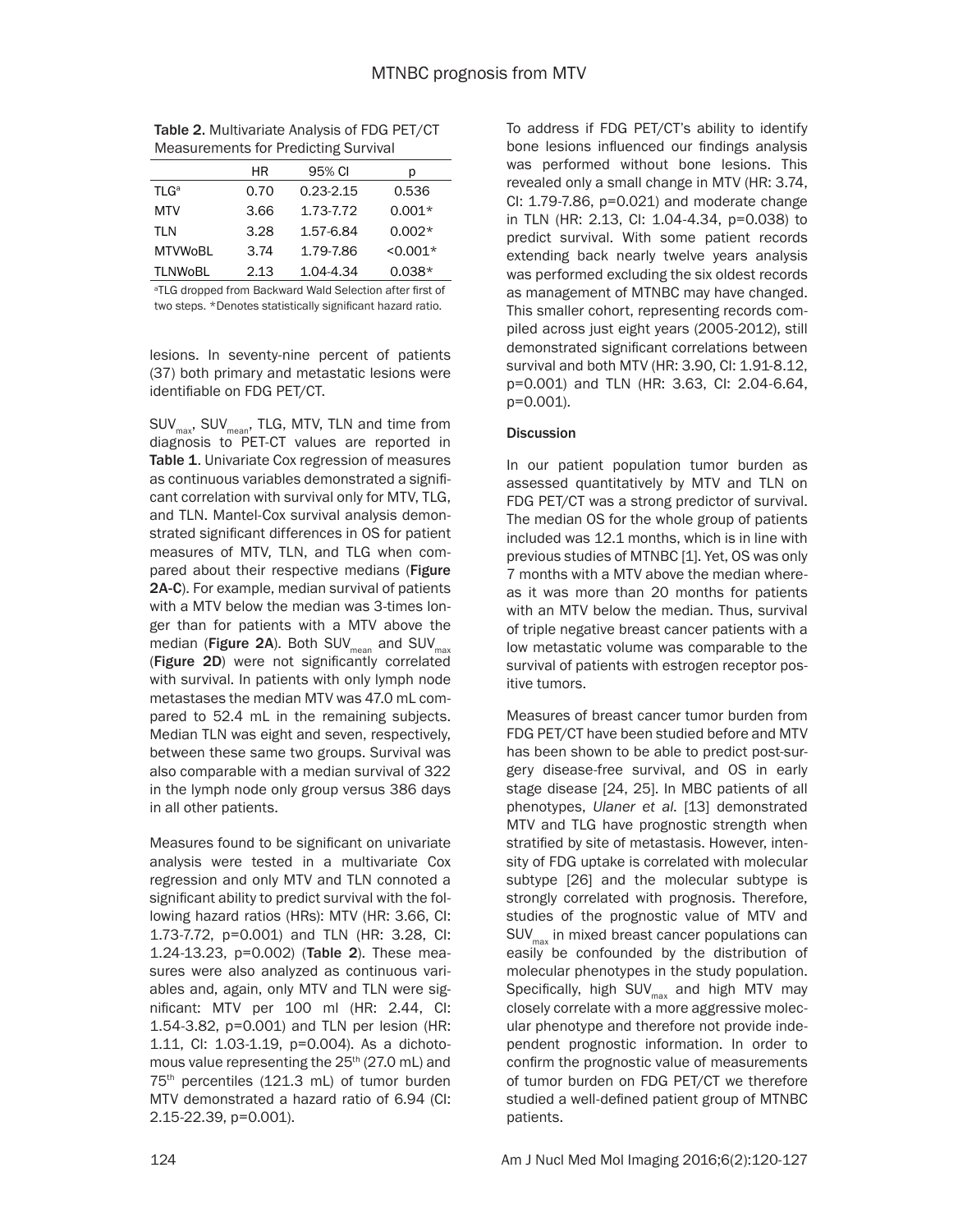Few studies have investigated predictors of survival exclusively in the MTNBC population. *Kassam et al.* [1] reported previous chemotherapy and an alkaline phosphatase level of more than 120 U/L to be predictive of survival with HRs of 2.40 and 2.77, respectively. This is substantially lower than the HR of nearly 7 for MTV values in the 75<sup>th</sup> percentile compared to the 25<sup>th</sup> percentile of tumor burden examined in the present study. Groups focused on triplenegative populations, metastatic and non-metastatic, have published HRs for OS as high as 4.2 [27, 28], however, all of these measures are confounded by TNM staging and may not be able to be extrapolated to the MTNBC population in a meaningful way.

The survival difference for patients above and below the median was nearly 15 months, which is high when compared to the typical median survival of MTNBC (13 months) and effects of current therapies on survival differences. Recent trials with PARP and EGFR inhibitors show survival changes on the order of 4 months, just a third of the difference observed here [8, 29].

Unexpectedly, our analysis showed  $\text{SUV}_{\text{max}}$  and TLG were not significantly predictive of survival yet MTV and TLN were. One explanation could be that the metabolic activity of the tumor cells (assessed by  $SUV_{max}$ ) is relatively similar in all MTNBC patients and therefore not correlated with survival. In contrast, there are marked differences in  $SUV_{max}$  between the different molecular subtypes of breast cancer. For example, ER/PR positive primary breast cancers have been shown to demonstrate an almost 2-times lower FDG uptake than triple negative tumors [30]. In MTNBC patients, physical size and extent of tumor burden may therefore be stronger determinants of future breast cancer outcomes than metabolic signal strength.

In addition to MTV, TLN was also significantly correlated with patient survival. This raises the question if other imaging modalities, such as CT may provide similar prognostic information as FDG PET/CT. However, TLN was much less correlated with survival when bone (marrow) lesions were excluded from analysis. A study comparing the ability of FDG PET/CT and CT to detect extra-hepatic metastases in hepatocellular carcinoma demonstrated FDG PET/CT is twice as sensitive in detecting bone and bone marrow lesions [31]. If similarly true for breast cancer patients then CT imaging is unlikely to provide prognostic information as accurate as FDG PET/CT. However, future studies comparing CT and FDG PET/CT in patients with MBC are required to definitively address this point.

This study demonstrates promise for MTV and TLN measured with FDG PET/CT as useful prognostic indicators in MTNBC, but there are limitations. First, different PET machines were used, likely with various reconstruction algorithms, and coupled with the large number of small lesions measured inconsistent values for  $\textsf{SUV}_\textsf{max}$  and  $\textsf{SUV}_\textsf{mean}$  from partial volume effects may have influenced results. Yet, this also may highlight the relative robustness of MTV and TLN for application in future studies using disparate PET scanners. Second, as with all retrospective studies there are possibly confounding factors. For example, FDG PET/CT was performed at various times after diagnosis of MTNBC and, thus, concerning for bias towards longer survival times in patients who underwent FDG PET/CT scans earlier after the diagnosis of MTNBC. However, we saw no contribution to our multivariate survival analysis when time from diagnosis to FDG PET/CT was added. There was also considerable variability in the types and number of therapies employed, and our sample size was too small to account for these differences in a meaningful way. Also, as clinical use of serum tumor markers and measurements of circulating tumor cells (CTCs) become more common future studies would benefit from inclusion of these tests so that they could be compared to the PET/CT-based measures examined here. Nevertheless, a larger multicenter, prospective study is needed to validate the utility of MTV and TLN.

# **Conclusion**

MTV and TLN appear to be strong prognostic factors in MTNBC. These parameters can be obtained from routine whole-body FDG PET/CT studies using commonly available software. If confirmed in prospective studies, MTV and TLN may be valuable predictors of survival in MTNBC and provide data for risk adaptive treatment.

# Disclosure of conflict of interest

All procedures performed in studies involving human participants were in accordance with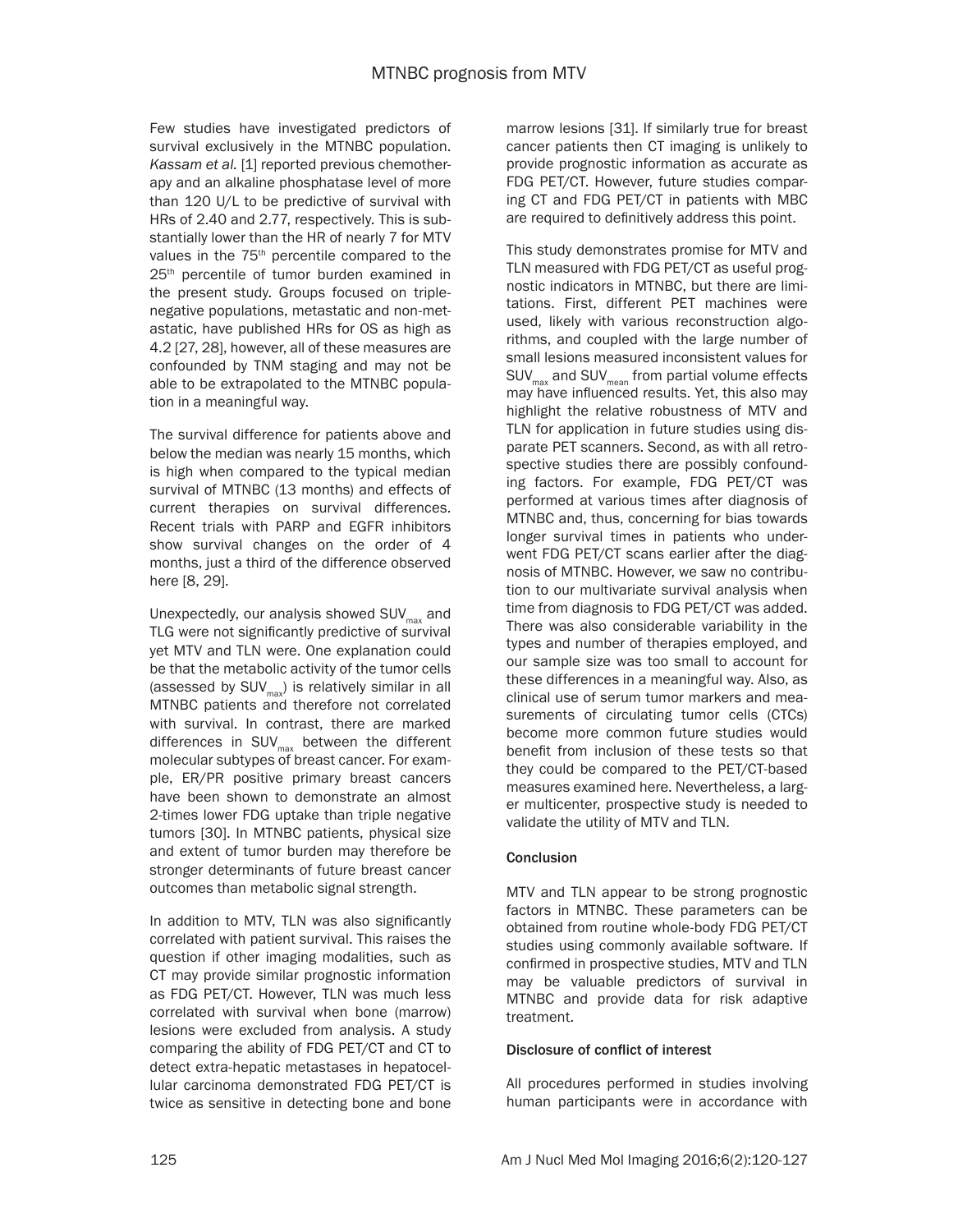the ethical standards of the institutional and/or national research committee and with the 1964 Helsinki declaration and its later amendments or comparable ethical standards. Informed consent was obtained from all individual participants included in the study.

Address correspondence to: Wolfgang A Weber, Molecular Imaging and Therapy Service, Department of Radiology, Memorial Sloan Kettering Cancer Center, 1275 York Avenue, NY 10065, New York. E-mail: [weberw@mskcc.org](mailto:weberw@mskcc.org)

## **References**

- [1] Kassam F, Enright K, Dent R, Dranitsaris G, Myers J, Flynn C, Fralick M, Kumar R and Clemons M. Survival outcomes for patients with metastatic triple-negative breast cancer: implications for clinical practice and trial design. Clin Breast Cancer 2009; 9: 29-33.
- [2] Lin NU, Claus E, Sohl J, Razzak AR, Arnaout A and Winer EP. Sites of distant recurrence and clinical outcomes in patients with metastatic triple-negative breast cancer: high incidence of central nervous system metastases. Cancer 2008; 113: 2638-2645.
- [3] Chang J, Clark GM, Allred DC, Mohsin S, Chamness G and Elledge RM. Survival of patients with metastatic breast carcinoma: importance of prognostic markers of the primary tumor. Cancer 2003; 97: 545-553.
- [4] Harris LN, Broadwater G, Lin NU, Miron A, Schnitt SJ, Cowan D, Lara J, Bleiweiss I, Berry D, Ellis M, Hayes DF, Winer EP and Dressler L. Molecular subtypes of breast cancer in relation to paclitaxel response and outcomes in women with metastatic disease: results from CALGB 9342. Breast Cancer Res 2006; 8: R66.
- [5] Slamon DJ, Leyland-Jones B, Shak S, Fuchs H, Paton V, Bajamonde A, Fleming T, Eiermann W, Wolter J, Pegram M, Baselga J and Norton L. Use of chemotherapy plus a monoclonal antibody against HER2 for metastatic breast cancer that overexpresses HER2. N Engl J Med 2001; 344: 783-792.
- [6] Abramson VG, Lehmann BD, Ballinger TJ and Pietenpol JA. Subtyping of triple-negative breast cancer: implications for therapy. Cancer 2015; 121: 8-16.
- [7] Gelmon KA, Tischkowitz M, Mackay H, Swenerton K, Robidoux A, Tonkin K, Hirte H, Huntsman D, Clemons M, Gilks B, Yerushalmi R, Macpherson E, Carmichael J and Oza A. Olaparib in patients with recurrent high-grade serous or poorly differentiated ovarian carcinoma or triple-negative breast cancer: a phase 2, multi-

centre, open-label, non-randomised study. The Lancet Oncology 2011; 12: 852-861.

- [8] Carey LA, Rugo HS, Marcom PK, Mayer EL, Esteva FJ, Ma CX, Liu MC, Storniolo AM, Rimawi MF, Forero-Torres A, Wolff AC, Hobday TJ, Ivanova A, Chiu WK, Ferraro M, Burrows E, Bernard PS, Hoadley KA, Perou CM and Winer EP. TBCRC 001: randomized phase II study of cetuximab in combination with carboplatin in stage IV triple-negative breast cancer. J Clin Oncol 2012; 30: 2615-2623.
- [9] von Minckwitz G, Schneeweiss A, Loibl S, Salat C, Denkert C, Rezai M, Blohmer JU, Jackisch C, Paepke S, Gerber B, Zahm DM, Kümmel S, Eidtmann H, Klare P, Huober J, Costa S, Tesch H, Hanusch C, Hilfrich J, Khandan F, Fasching PA, Sinn BV, Engels K, Mehta K, Nekljudova V and Untch M. Neoadjuvant carboplatin in patients with triple-negative and HER2-positive early breast cancer (GeparSixto; GBG 66): a randomised phase 2 trial. The Lancet Oncology 2014; 15: 747-756.
- [10] Basu S, Mavi A, Cermik T, Houseni M and Alavi A. Implications of standardized uptake value measurements of the primary lesions in proven cases of breast carcinoma with different degree of disease burden at diagnosis: does 2-deoxy-2-[F-18]fluoro-D-glucose-positron emission tomography predict tumor biology? Mol Imaging Biol 2008; 10: 62-66.
- [11] Jadvar H, Alavi A and Gambhir SS. 18F-FDG uptake in lung, breast, and colon cancers: molecular biology correlates and disease characterization. J Nucl Med 2009; 50: 1820-1827.
- [12] Larson SM, Erdi Y, Akhurst T, Mazumdar M, Macapinlac HA, Finn RD, Casilla C, Fazzari M, Srivastava N, Yeung HW, Humm JL, Guillem J, Downey R, Karpeh M, Cohen AE and Ginsberg R. Tumor Treatment Response Based on Visual and Quantitative Changes in Global Tumor Glycolysis Using PET-FDG Imaging. The Visual Response Score and the Change in Total Lesion Glycolysis. Clin Positron Imaging 1999; 2: 159- 171.
- [13] Ulaner GA, Eaton A, Morris PG, Lilienstein J, Jhaveri K, Patil S, Fazio M, Larson S, Hudis CA and Jochelson MS. Prognostic value of quantitative fluorodeoxyglucose measurements in newly diagnosed metastatic breast cancer. Cancer Med 2013; 2: 725-733.
- [14] Fonti R, Larobina M, Del Vecchio S, De Luca S, Fabbricini R, Catalano L, Pane F, Salvatore M and Pace L. Metabolic tumor volume assessed by 18F-FDG PET/CT for the prediction of outcome in patients with multiple myeloma. J Nucl Med 2012; 53: 1829-1835.
- [15] Zhu D, Ma T, Niu Z, Zheng J, Han A, Zhao S and Yu J. Prognostic significance of metabolic pa-